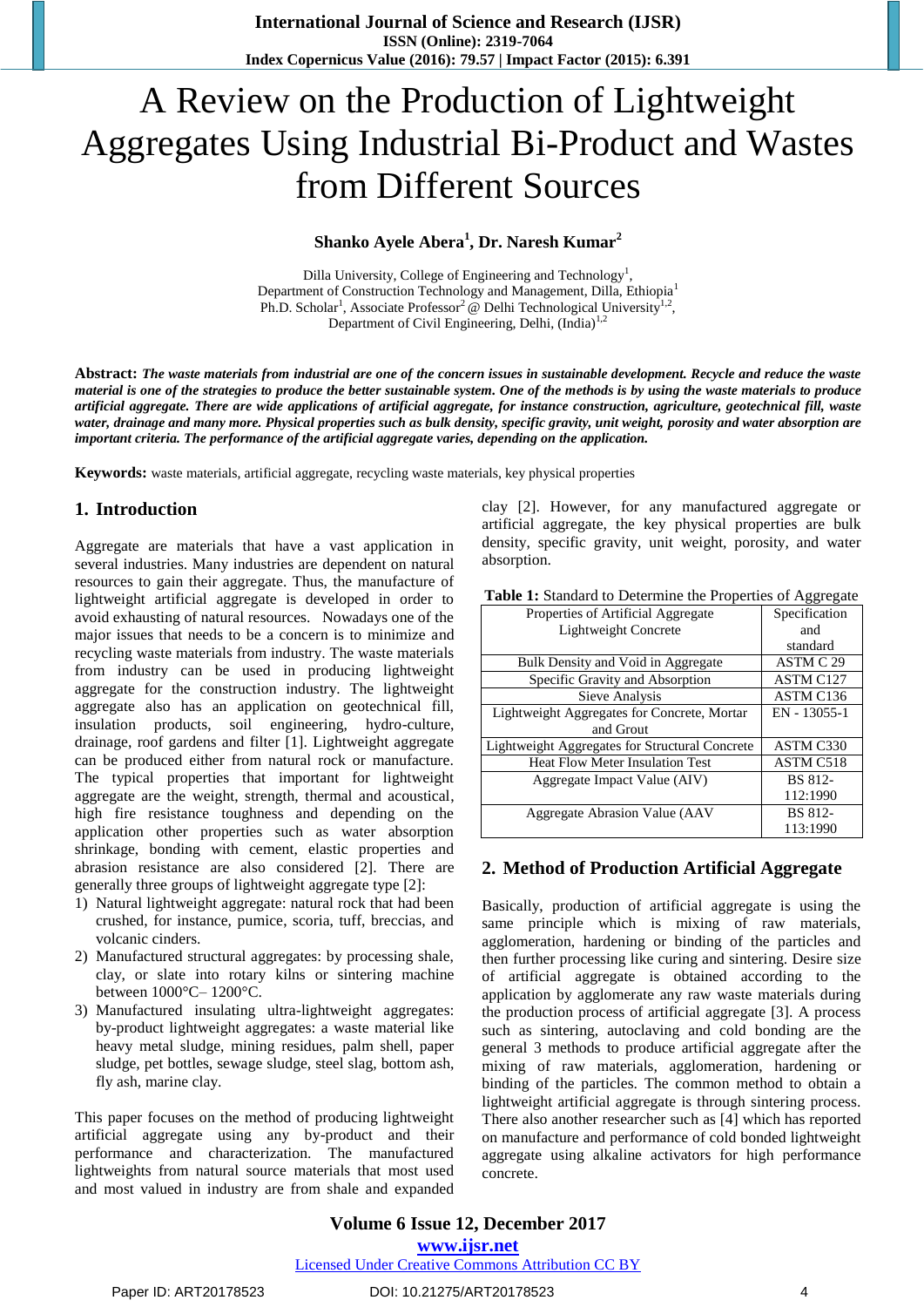#### **2.1 Sintering**

Previous research had used the sintering method for producing lightweight aggregate in a furnace up until 10000C - 12000C to fuse particles at the points of mutual contact [5-9]. The raw materials usually are pelletizing by mixing with  $20 - 30$  % water as a binding agent to get the desire and consistency size and dried at 1100C. There are different types ofpalletizer machine that can be used during the agglomeration process by granulation, such as disc or pan type, drum type, cone type and mixer type [10]. The plate revolution speeds during pelletize process using rotating disk are also affecting the physical and mechanical properties of the aggregates. These changes are due to increases coalescence process of the particle up to a limit value [11]. The sintering method required high energy, but has high engineering properties depending on agglomerated material properties and process efficiency [12]. There is also fly ash aggregate that using the 2 steps of thermal treatment where the first at 7500C for 10 -15 minutes and second the expansion step at 11500C-11750C for 10-15 minutes [6]. The two-step of high heat treatment gives more porous and property similar to commercial lightweight aggregate compared to one step of heat treatment.

#### **2.2 Autoclaving**

The autoclaving process is where the chemical such as the cement and lime or gypsum are mixed with the source material in agglomeration stage [13]. After that, the sample area exposed to the autoclaving or cure in pressurized saturated steam at a temperature of 1400C for several hours.

# **2.3 Cold Bonding**

Meanwhile, the cold bonding method is normal water curing at ambient temperature to bonding the mixing material [5]. The bonding achieved from this method are more rigidand higher drying shrinkage. The disadvantages of this method can be overcome by using compaction during agglomeration techniques. The compaction agglomeration technique is by using uni-directional piston type compaction, roll pressing, extrusion and pellet mills. The fly ash class c aggregate in the study [14] shows that increasing the duration of normal water reduce the water absorption and have close properties with autoclave due to dense microstructure formation.

# **2.4 Geopolymer**

There also researcher to implement geopolymerisation process bonding during agglomeration by granulation of manufactured aggregates [4,15-18]. Geopolimerisation is an inorganic polycondensation reaction which is yielding threedimensional zeolitic framework to produce geopolymer cement [16]. The hardening mechanism of geopolymeration process is when the aluminium and silicate oxides in any raw material react with alkali polysilicates. The physical and mechanical properties of the geopolymer artificial aggregate are also affected by the molarities and quantity of the alkaline activator use. The geopolymer fly ash shows an increase in strength after exposing to 10000C [20]. The porosity of the artificial aggregate is decreasing after the heat treatment is increasing [15]. The source materials also had a huge role in geopolymer properties according to the reactivity and chemical composition. Lower compressive strength can be seen in cold bond geopolymer artificial aggregate using only fly ash show compared with the geopolymer lightweight aggregate blends with ground granulated blast slag and rice husk ash [4].

# **3. Physical Properties of Artificial Aggregate**

#### **3.1Specific gravity**

Generally, the different source materials to produce artificial aggregate had a different density and specific gravity. The cold bond metakaolin aggregate size of  $20 - 10$  mm had a specific gravity of 1.83 whereas the cement act as the binder [21]. The specific gravity of cold bonded aggregate of increases when the volume of cement proportion uses to produce the aggregate increase [22]. Other than that, the specific gravity of 100% ground granulated blast furnace slag cold bonded process aggregate is higher from the fly ash which is 1.97. The Blaine fineness of fly ash class F also effects on the specific gravity of cold bond artificial aggregate [22]. The saturated surface dry specify gravity of fly ash geopolymer artificial aggregate is 1.89 [18]. Other than that, the lower unit weight of cold bonded geopolymer lightweight aggregate can be obtained by using rice husk ash as source material [4].

The specific gravity of sintered fly ash aggregate is increased from 1.51 to 1.92 when it is exposed higher temperature to 1200oC from 11000C [23]. The density of the sintered fly ash aggregate also is increase at a higher temperature from 10750C to 12000C [6]. The sintered fly ash aggregates specific gravity or density start to decreasing until the temperature is 10750C -11000C and then increase when exposed to higher temperature because of the close to open porosity of the fly ash aggregate. The specific gravity of sintered sludge ash is decreased as well when the temperature increasing up to 10900C and start to increase when it exposed to 11000C [7]. However, the time of the sintered process also affects the specific gravity of the sludge ash aggregates. The specific gravity of sludge ash artificial aggregates is lower when the pellet sintered for 30 minutes than 10 minutes exposed to the same temperature [7].

The composition of the raw material of the sintered artificial aggregates also affects the density. The increasing of the glass content in the aggregate will increase the density [9]. The high calcium content in glass powder act as fluxes which lower the melting point [24]. Thus, the density is increased when it is exposed certain temperature because of the fluxing agent in the aggregate melt and decrease the void of the aggregate. However, the density is decreased as the temperature is very high such as the aggregate is melting and bloating. The sintered artificial aggregate from class F fly ash obtained from different power plants also had different density [25].

#### **3.2 Water Absorption**

The water absorption capacity of the aggregate is contributed by the open and closed porosity of the artificial aggregates. The addition of lime and cement affect the

# **Volume 6 Issue 12, December 2017 <www.ijsr.net>** [Licensed Under Creative Commons Attribution CC BY](http://creativecommons.org/licenses/by/4.0/)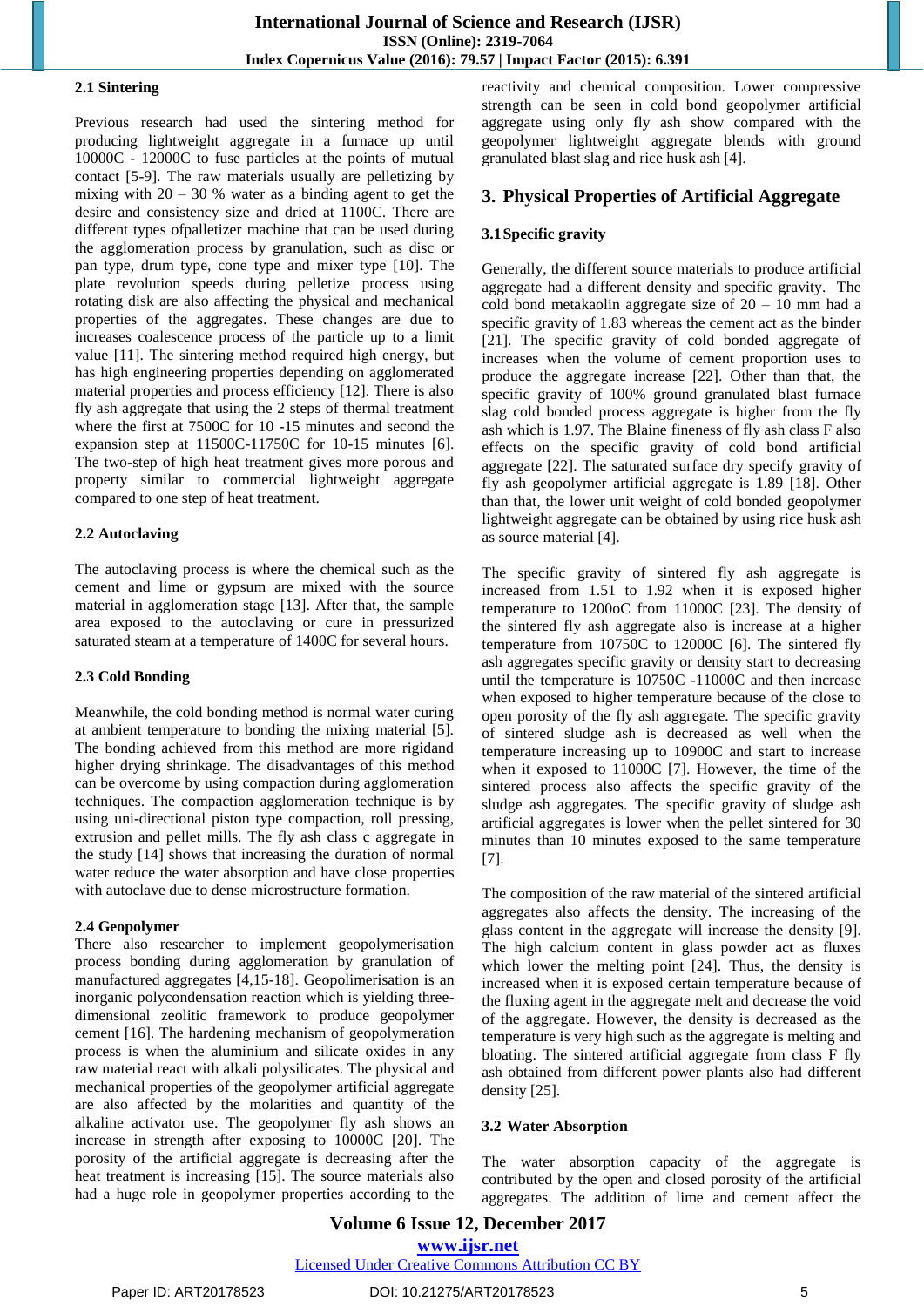#### **International Journal of Science and Research (IJSR) ISSN (Online): 2319-7064 Index Copernicus Value (2016): 79.57 | Impact Factor (2015): 6.391**

physical properties of the fly ash cold bonded aggregates. The water absorption of the fly ash aggregates is decreased by 4-9 %with addition of lime and cement [12]. The water absorption turns out to be lower if the cement content is increased because of the high rate of the pozzolanic reaction produce calcium silicate hydrate making the structure denser [22]. The addition of ground granulated blast slag also decreases the water absorption of the cold bond geopolymer artificial aggregate [4]. The increase duration of water curing of the cold bonded, steam and autoclaved artificial aggregates shows decreases in water absorption and porosity of the aggregate [14]. In general, the autoclaving aggregates have lower water absorption than steam curing because of the lower porosity. The agglomeration of class F fly ash aggregates through compression method that been sintered shown that the water absorption and porosity are decreased when the soaking timeand temperature are increased from 0.5-2 hours 10000C-11500C [25]. The porosity and water absorption of fly ash particles reported by [10] are lowest when the specimen is sintered at 9750C-10500C. The maximum value of water absorption is obtained when the artificial aggregate is sintered at 11500C and then decreased at a higher temperature. The decreasing of the water absorption is due to decrease of open porosity of the surface of the void by less viscous liquid phase. The sintered artificial aggregates reported by [24] show that the water absorption is high when the specific gravity and have low strength due to porosity. The additions of binder also decrease the water absorption as the aggregate becoming denser, discontinuous porosity and small pore size [24].

#### **3.3Morphology**

The aggregate morphology can be analyzed by a microscopic study using scanning electron microscope (SEM) analysis.



**Figure 1(A):** The SEM images of fly ash sample for different sintering temperature and soaking time [25].



**Figure 1 (B):**The SEM images of fly ash sample for different sintering temperature and soaking time [25]



**Figure 2:** The morphology of the fly ash lightweight aggregate [6].

The porosity and the formation of the binder can be seen by using SEM analysis. The formation of the pore and binder can be analyzed corresponding to the various applications of the manufactured aggregate.

# **4. Application and Analysis**

The aggregate has been an important material in various industries as it can be used in may apply depending on their properties. The by-product such as fly ash has been mostly researched to be use for structural concrete. The artificial lightweight aggregate as well can be grouped as a granular thermal insulation product as it has good thermal insulation.

#### **4.1. Lightweight concrete**

The construction industries are very important as all other industry will need infrastructures in order for development to occur. The important materials in the infrastructures are concrete. The lightweight concrete had been proving more advantages than normal weight in terms of structural loadbearing, as acoustic, thermal insulation and less cost for transportation and building as the dead load from superstructure are decreased [26-28]. There are several ways to produce a light weight concrete. A common method to produce lightweight building materials is by usage of lightweight aggregates [27]. The density of a concrete is reduced because of the air void exist in the lightweight aggregates that replaced the fine aggregate and normal weight course aggregate. Foamed concrete also categorized as lightweight concrete, which is produced by the use of foaming agent to entrap large volume of air into a cement paste or mortar [29]. The concrete performance is affected

**Volume 6 Issue 12, December 2017 <www.ijsr.net>** [Licensed Under Creative Commons Attribution CC BY](http://creativecommons.org/licenses/by/4.0/)